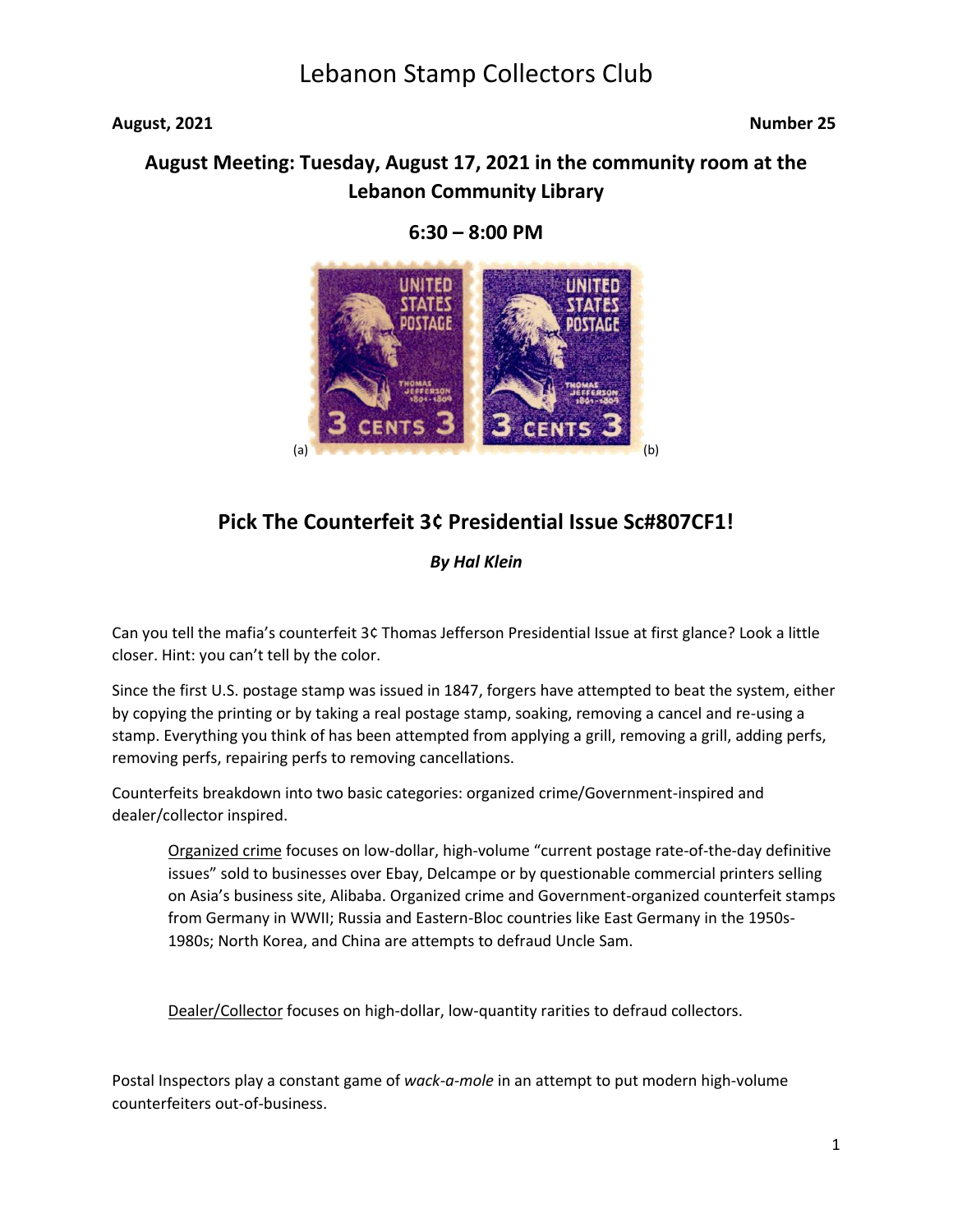Pick The Counterfeit 3¢ Presidential Issue Sc#807!

#### Page 2

The first real successful counterfeit stamp created to defraud the U.S. Post Office was in the 1890s, when counterfeiters in Chicago forged the common, two-cent red, first bureau issue. The printing was crude and the paper was thicker than normally found on the Sc#220. The crooks were eventually caught due to sharp-eyed postal clerks.

There were two attempts in the early part of the  $20<sup>th</sup>$  century on the Second Bureau Issue, the Washington-Franklin Issue and one in the 1940s – the Mafia-inspired counterfeit 3¢ Thomas Jefferson Presidential Issue (Sc#807CF1) shown above.

Three things gave the counterfeiters away and it wasn't really the printing. The printing was almost perfect, so how did the counterfeiters get caught? Again, these counterfeit stamps were spotted by a sharp-eyed postal clerk. What caught the postal clerk's attention was a mail-order business customer, who over-paid the postage on their parcel post packages... on every package, overpaying with 3¢ stamps day-after-day, package-after-package to all eight postal zones. It didn't make sense to the clerk and when he looked closely at the stamps, something else didn't look right – the 3¢ stamps!

A stamp basically consists of the following elements: paper, ink, the printed image, perforations, and gum. Of course he couldn't see the gum, but it was the perforations that caught his eye. They were the wrong size! The postal clerk put the packages aside and alerted the U.S. Postal Inspection Service. (U.S. Postal Inspectors carry a badge and gun – they're U.S. Marshals!) The U.S. Postal Inspectors removed the 3¢ Thomas Jefferson stamps and analyzed the paper, printing, and perforations. The clerk's hunch appeared to be correct. The stamps appeared to be counterfeit and they were sent to the F.B.I. for analysis.

The 3¢ Presidential Issue was printed on the Stickney rotary printing press at the Bureau of Engraving and Printing (BEP) in Washington, D.C. One of the problems encountered with rotary printed issues like the Presidential Issue was that gummed-printed rotary sheets "curl" after printing while flat plate printed sheets did not curl. Benjamin R. Stickney, creator of the Stickney Rotary Press, felt gum must be the cause of the curling. The sheets were curling in a vertical direction to the design. He found by simply adding "horizontal gum breaks" the curling was reduced. Horizontal gum breaks turned out to be one of the features that gave away the counterfeiters.

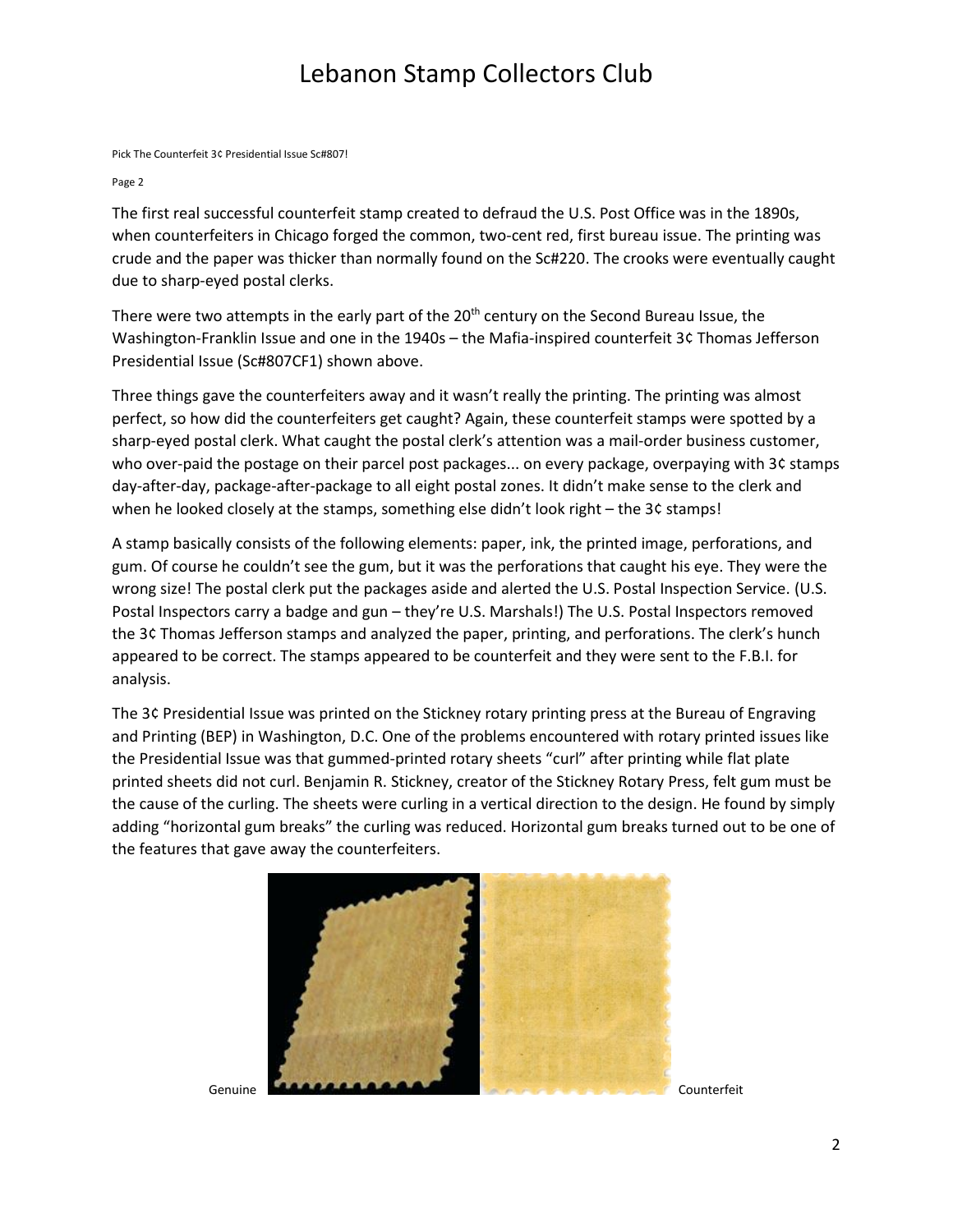Pick The Counterfeit 3¢ Presidential Issue Sc#807!

#### Page 3

The second problem was Ink application. On some of the counterfeit issues, the ink appeared "blotchy" or uneven, but the third and final counterfeit "tell" were the perforations. The genuine perforation size on the Presidential Issue is perf. 11 x 10½. The counterfeit is perf was 12 x 12!

Using a blend of photography and lithograph printing, 33-year-old Nathan Levine of New York City counterfeited copies of the 1938 3¢ Thomas Jefferson stamp. With the stamp in great demand to satisfy the first-class letter rate, Levine easily sold sheets of 100 perforate and imperforate stamps for \$1.75 each until his 1949 arrest. $1$ 

Roland Rustad's book "THE PREXIES" summarized, "*In 1949, New York newspapers reported that bags had been found containing more than 8,000,000 counterfeit 3¢ stamps. These were in sheets of 100 stamps, some completely perforated, some perforated only horizontally or vertically, and some imperforate.*" He further stated, *"…the gum was yellowish and flat, without the rotary press gum ridges. The stamp impressions were not of the quality produced by the Bureau, but they were good enough to fool many people.*" 2



Nathan Levine (left) leaves Federal Building with Marshal Louis Giangara after being seized at LaGuardia Field yesterday.

In an article that appeared in the *Sunday New York Daily News* on April 2, 1950, the infamous Assistant New York District Attorney Roy Cohn was quoted as stating, *"…Levine had decided to surrender because he believed his capture was imminent.*" Cohn went on to say, "…*Natie had grown a mustache and dyed his locks, switching from light to brunette.*" An article under the headline: "*LAW COLLECTS STAMP*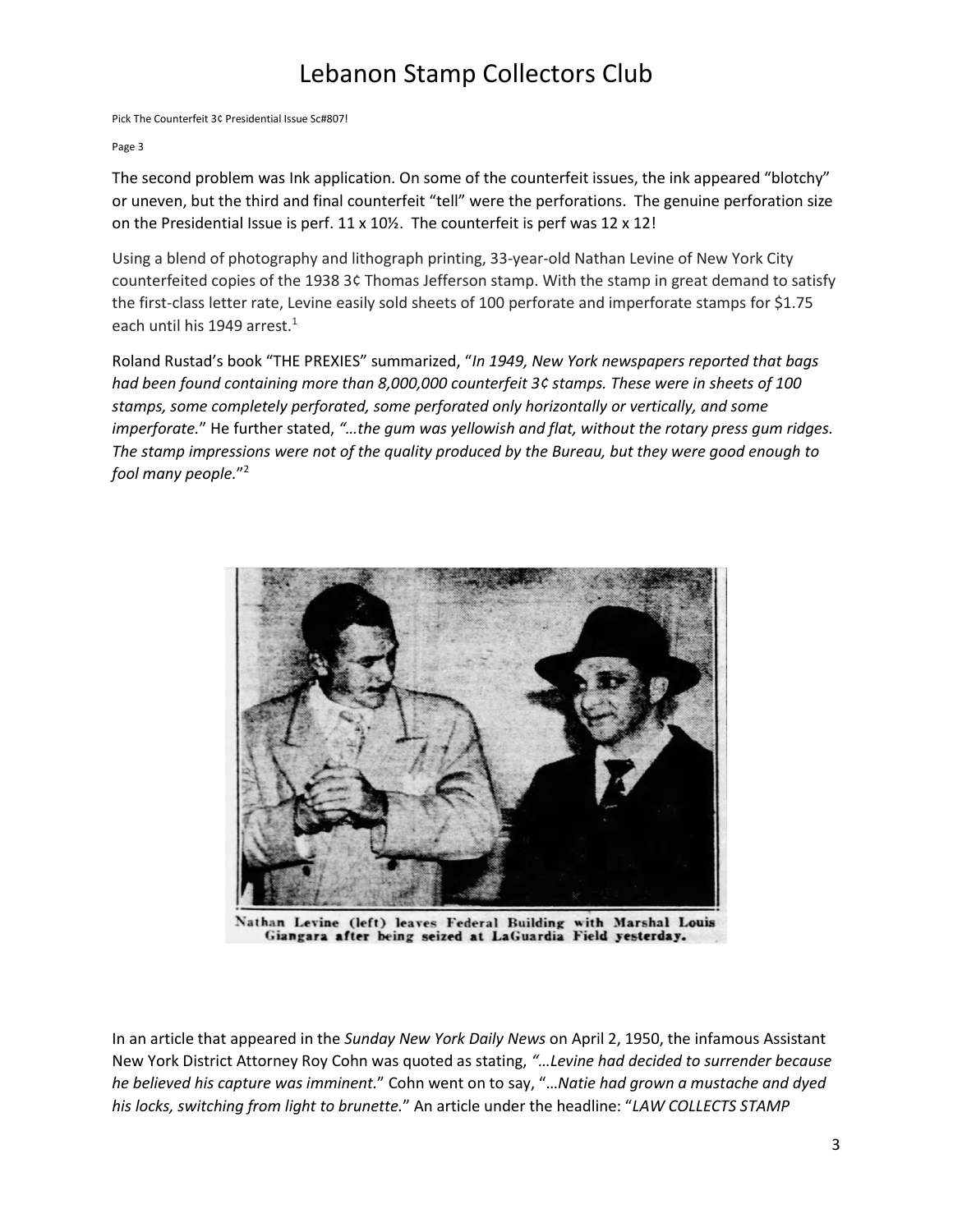*FUGITIVE*" by Kermit Jaediker stated, "*He was remanded to the custody of the U.S. Marshal and will plead Tuesday morning to an indictment charging him and 16 others with conspiracy to sell 10,000,000 counterfeit 3-cent stamps. Nine of the sixteen indicted were sentenced to prison terms, while then remaining seven drew suspended sentences*." 3

So, which stamp did you pick as the counterfeit 3¢ Thomas Jefferson Presidential Issue Sc#807CF1? Did you pick (a) or (b)? The correct choice is (a)! The first stamp is the counterfeit 3¢ Thomas Jefferson Scott #807CF1.

References:

1. [www.Mysticstamp.com/Products/United-States/807\(CF1\)/USA/](http://www.mysticstamp.com/Products/United-States/807(CF1)/USA/)

2. The Prexies, Roland E. Rustad, ©1994 The Bureau Issues Association, Inc., Belleville, Ill., pp.57 New York Daily News©, LAW COLLECTS STAMP FUGITIVE

# **The A.P.R.L., a Treasure in our Backyard**

## **By Dick Colberg**

I've just come from a week of volunteering at the APS in Bellefonte, PA. (July 19-23) This was the eleventh time in the past twelve years – 2020 was a non-year – that I've done this. The APS put out a call for volunteers in 2010 for a week's work in various departments of the APS, all on the volunteer's dime. The program has been wildly successful and every year about 40 folks show up to work; many are repeat volunteers. Many lasting friendships have been formed. Personally, I've been hanging around with a couple from North Tonawanda, NY since 2011. Last week, the three of us got together for a mini-volunteer week; just the three of us.

When signing up for the volunteer week, volunteers are given their choice of which department they'd like to work in. The first year I chose the library because the staff there has always been so helpful in my research activities. I liked it so well, I've worked in the library every year since. My two friends have also worked in the library every year since 2011.

The library, of course, is the American Philatelic Research Library, A.P.R.L. It is the largest philatelic library in the U.S.A. I'm told that worldwide, only the philatelic library in Munich, Germany is larger. As an aside, the book I wrote on World War II Patriotic Labels is in both libraries!

In the early years, my work in the library involved a lot of grunt-work; moving books around due to space limitations. But, since the new library has been completed, there are not so many space issues. So, mostly, my work is at the computer. There have been days on end of creating bar code labels for the books; pricing excess books for de-acquisition and sale, and this year, sorting through approximately 2,000 newly donated books to see which are keepers and which are excess. You see, the A.P.R.L. has a policy of only keeping two of everything (it used to be three). Each title had to be searched to determine if it was in inventory, and if so what quantity.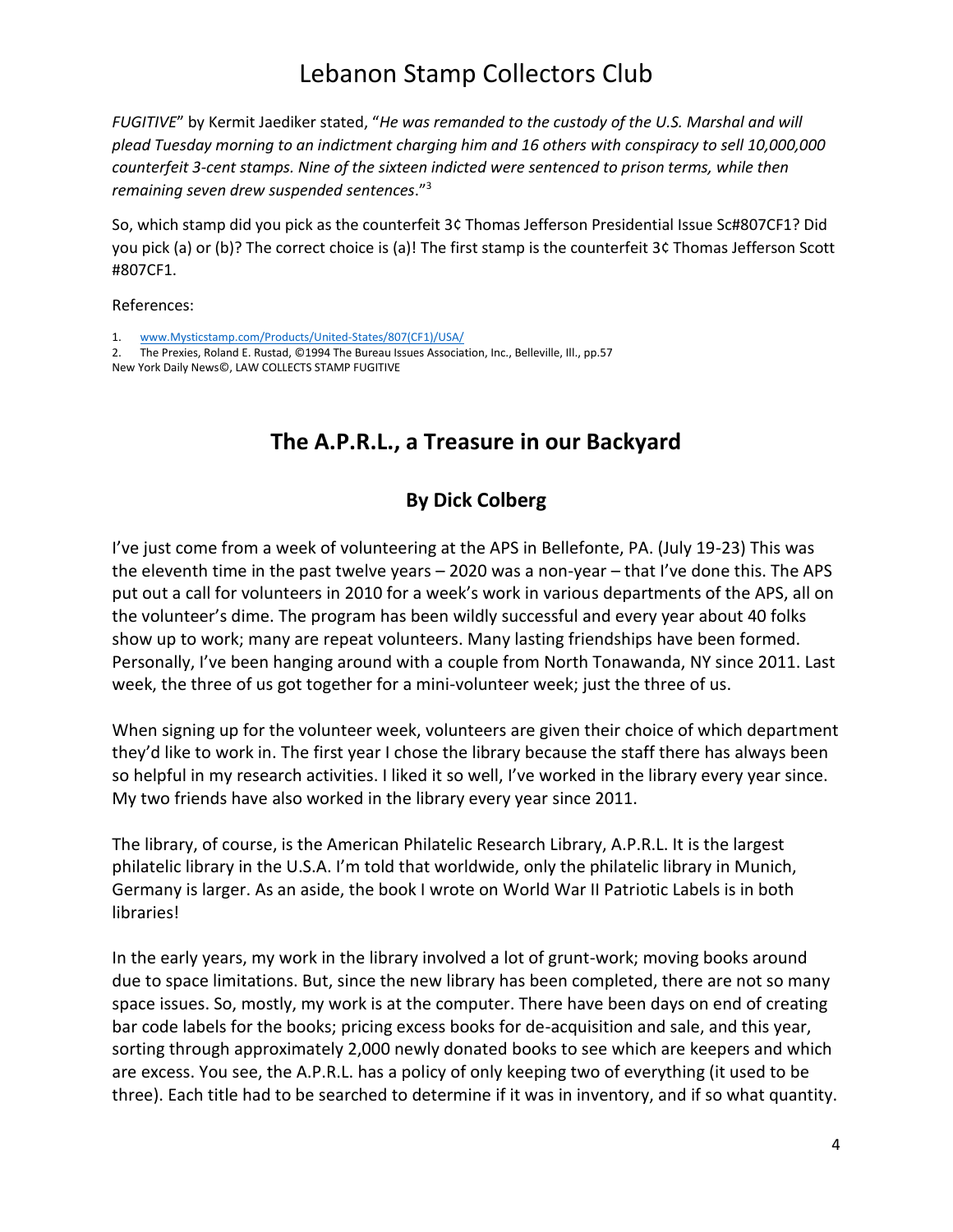The excess books are priced and put out for sale. In all the books I sorted last week, I was surprised that almost half were keepers. To look at the shelves there, you'd think they already had everything!

I am constantly amazed by the number of different philatelic subjects philatelists find to write about. Many times, it's an obscure subject of which, seemingly, the author is the only student! I saw a book on Romanian Revenues. Probably not many calls for that one. There were several books in foreign languages: Polish, Danish, Swedish, and German to name a few. I was thinking of Scott Ney as I processed 2-3 books on the German Inflation period of the 1920s.

The obscure, however, can turn out to be very important. Two months ago, I was hired to appraise a 10-volume collection of Imperial Russia; three volumes of which were Russian locals. Scott works just fine for Imperial Russia, but one needs a catalogue called Russian Zemstvos (Locals) by Chuchin. It's available on eBay and Amazon but can be pricey. Fortunately, I found a copy in the A.P.R.L. That's the good news. The bad news is that the catalogue was published in 1925 and has NEVER been updated. Fortunately, too, I was able to identify all the locals according to their Chuchin number and value. The catalogue prices, however, were in Russian Gold Rubles! So, I first had to convert from 1925 Gold Rubles to 1925 U.S. Dollars. Then adjust for inflation for U.S. Dollars from 1925 to 2021. Let's hear it for Google!

In addition to almost any philatelic book you could want, the A.P.R.L. also has a huge collection of Society journals and auction catalogues. Last week one of my friends spent the whole week culling out the 3<sup>rd</sup> copy (unneeded) of many philatelic journals. That freed up several feet of shelf space.

The books I sorted last week were donated by two different collectors. While I was there, I was shown a massive library donation from one person. The books were stacked on about six 8-foot tables and each table was entirely covered by about 15-inches of books. The recently retired, assistant librarian is coming in a couple of days each week to sort those books. Seems like a job for life!

I hope you will consider the A.P.R.L. as a valuable resource in your philatelic endeavors. It's only a couple hours' drive for most of you. Anyone can use the library, but only A.P.S. members can check books out. And, if you're an A.P.S. member, you can call the library and they'll send a book or books to you by mail. The cost is a reasonable \$13 plus return postage.

If you visit the library, I urge you to scan the shelves of used books for sale. I've gotten some real gems that way. You can also peruse the used books from the comfort of your stamp room via computer. Go to [www.stamps.org.](http://www.stamps.org/) Click on SERVICES and, under that, click on LIBRARY. On that page, scroll down to ACCESSING OUR LIBRARY COLLECTIONS. Then click on the highlighted NEW ONLINE CATALOG. Then click on USED BOOKS FOR SALE. In the search bar at the top of that page enter the title or author of the book you're looking for. If your book is listed for sale, there will be a few words about the condition and the price. I think it's then possible to process